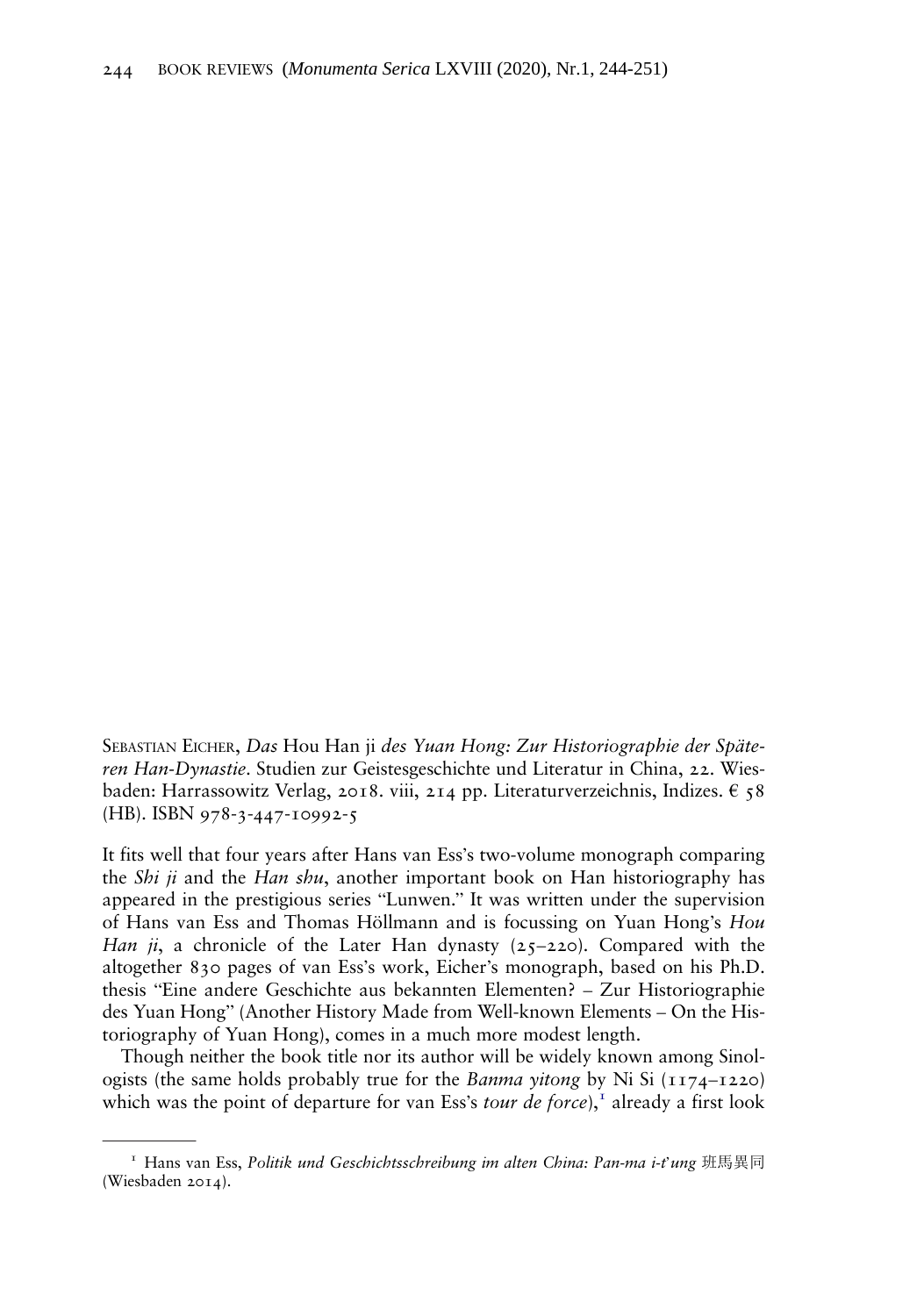at the table of contents of Eicher's book rouses interest. Instead of beginning his study in the more usual way with a biography of the  $Hou Han ii's$  author and proceeding with the contents of each of its chapters, the author devotes his attention wholly to the book itself and important aspects of Yuan Hong's (330–378) historiographical method.<sup>2</sup> Thus, Chapter  $\bar{1}$  gives a synopsis of historiographical works related to the Later Han period, both the transmitted texts and those of which only some fragments have survived (pp.  $9-36$ ); Chapter 2 focuses on the various methods Yuan Hong used to convey his own perspective on the Later Han, though acting usually only as a compiler of extant materials and not as an author (pp.  $37-63$ ); Chaps. 3 to 7 deal with different topics which Eicher has selected in order to show how Yuan Hong's historical account differs from that of the Hou Han shu compiled by Fan Ye  $(398-445)$ , and how both works used earlier sources, primarily the Dongguan Han ji (pp.  $65-177$ ); finally Chapter 8 deals with Yuan Hong's intent in writing his  $Hou Han ji$  as compared to Fan Ye's motivation in writing his Hou Han shu (pp. 179–192).

In what follows, I will at first try to highlight the contents of the five chapters that Eicher has devoted to comparing case studies drawn mostly between Hou Han ji and Hou Han shu (Chapters 3 to 7) and then take a closer look at the first, second, and last chapter.

Chapter 3 concerns the different views held by Yuan Hong and Fan Ye on the short interregnum that marks the beginning of the Later Han and the question of the legitimacy of Liu Xuan, the so-called Gengshi emperor  $(r, 23-25)$ . By comparing the report in Hou Han shu with the related passages in Hou Han  $ji$ , Eicher concludes that the two accounts agree in many ways that Liu Xuan was not a worthy emperor. However, while Yuan Hong's record depicts Liu Xuan as an initially legitimate ruler who had received the mandate from heaven but made serious mistakes, Fan Ye seems to deny his legitimacy altogether, in conveying the impression that Liu Xuan could not even lose a mandate that was never bestowed on him by heaven  $(pp. 65-92).$ 

Chapter 4 deals with Guangwu's decision to replace his former wife, Empress Guo, by the palace lady Yin, and her son as the new crown prince (the later Emperor Ming, r.  $58-75$ , focussing on the question how the two historians evaluated this decision. According to Eicher, Fan Ye tried to justify this replacement by the fact that Guangwu's love for his former wife had faded and also because of her jealousy and bad temper, whereas Yuan Hong reports much more "soberly" of these developments and even seems to call into question why this decision was necessary, even if in the end the new crown prince turned out to be a good choice (pp.  $93-108$ ).

Chapter 5 is devoted to what Eicher calls "Dou Xian's Two Faces." Dou Xian  $(2-92)$ was a brother of the wife of Emperor Zhang  $(r, 75-88)$ . Dou Xian more and more seized the reins of government, supported by the empress, and his power reached its climax during the reign of Emperor He (r. 88–106). His major success as a general was a military expedition against the Xiongnu in 90 AD in which they were devastatingly defeated so that the Han did not need to fear them as a menace to the empire's frontiers for a long time thereafter.

<sup>&</sup>lt;sup>2</sup> Eicher's study is based on Wu Shuping's edition of the *Dongguan Han ji jiaozhu* (Zhengzhou 1987).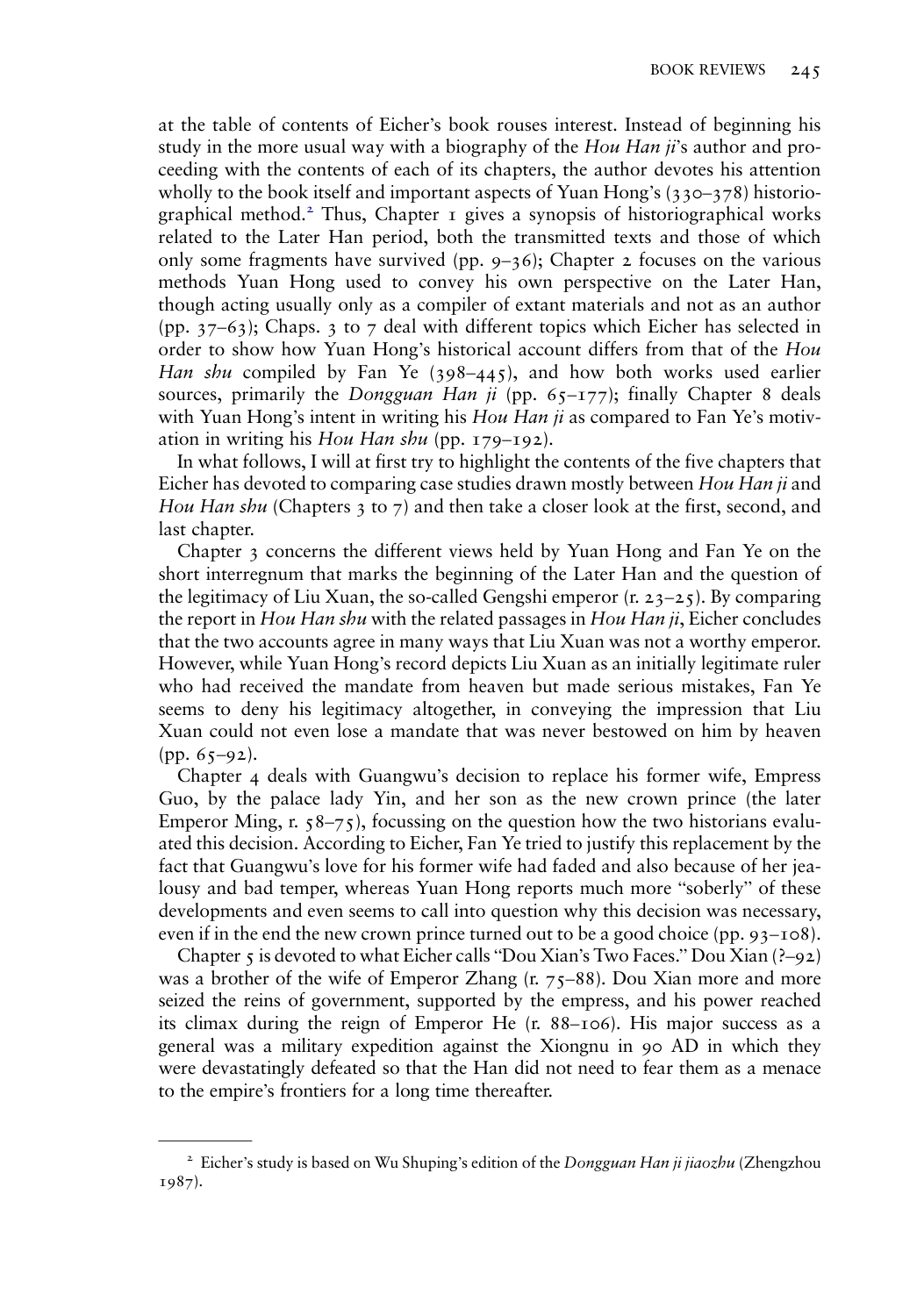While the Hou Han shu, as Eicher argues, shows two different faces of Dou Xian, namely on one hand that of a devious plotter against the throne, and on the other hand that of an intelligent military officer, the portrait of Dou Xian in the Hou Han ji is largely negative, and its presentation of documents designed to show Dou Xian's treatment of the Xiongnu in a harsh light reveals, in Eicher's view, Yuan Hong's negative attitude towards Dou Xian. The most conspicuous – and very traditional – way of expressing this attitude is the recording of Dou Xian's career and activities in combination with extraordinary natural events such as the earthquake of the year 92 AD (pp.  $109-126$ ).

Chapter 6 reports on the increasing rivalries between what Eicher proposes to call the officials on one hand and the eunuchs on the other hand (in order to avoid the commonplace distinction between eunuchs and Confucians) and Emperor Huan's (r. 146–168) decision to prohibit any faction building at court, the so-called Proscription of Factions, in 166 AD. While the description of the circumstances of the proscription in both histories runs rather similarly, as Eicher observes, the two works differ in the way they describe the factors that had caused these developments. In Yuan Hong's account, the exemplary officials rose up in anger because of the eunuchs' hunger for power, heedless of the likely consequences that would follow their protests, while in the Hou Han shu the role of the officials was, as Eicher writes, more passive – they were victims rather than agents (pp.  $127 - 148$ ).

Chapter 7 finally deals with differences in the two historians' attitudes toward Cao Cao  $(155-220)$  and Emperor Xian  $(r, 189-220)$  during the Jian'an era (196– 219). According to Eicher, Cao Cao, the central protagonist of the wars leading to the end of the Eastern Han and the establishment of the Three Kingdoms  $(220-280$  AD), is less negatively portrayed in the Hou Han ji than in the Hou Han shu. In addition, Eicher writes, Yuan Hong's account devotes much more space than the Hou Han shu to reproduce Emperor Xian's edicts and other official documents, the reason being probably that among the texts that Yuan Hong's preface names as one of the sources of his own history was also a work with the title *Xiandi ji* (Annals of Emperor Xian) (p. 152, n. 11).<sup>3</sup> According to Eicher, the relationship between Cao Cao and Emperor Xian in Yuan Hong's account is clearly represented as that between a subordinate and his ruler. A similar picture, he adds, is found in Chen Shou's (233–297) Sanguo zhi. A most interesting difference to the Hou Han ji (and also to the Sanguo zhi) is that in the Hou Han shu account each time Cao Cao moved into a higher position this was recorded as something he had achieved on his own initiative  $(zi)$  – instead of saying that it was the emperor who had promoted him (which would have been the usual formulation). The picture Fan Ye thus draws of Cao Cao is, according to Eicher, that of an usurper rather than that of a loyal subject (pp.  $149-177$ ).

While Eicher has a keen detective instinct when it comes to tracking the differences between Yuan Hong and Fan Ye in often seemingly tiny details, the question arises as

<sup>&</sup>lt;sup>3</sup> As Eicher adds in a footnote, the *Xiandi ji* was a work that "... in seiner Gestalt dem Hou Han ji nicht unähnlich war. Es erzählte in ähnlich langen Anekdoten vom Leben des Kaisers Xian" (… in its form [was] not much different from the Hou Han ji. It narrated in similarly long anecdotes the life of Emperor Xian, p. 152, fn. 11). The work must still have been existing when Pei Songzhi (372–  $451$ ) wrote his commentary of the *Sanguo zhi*, because he quoted from it at length, and it was thus certainly among the sources that Yuan Hong and Fan Ye both had at their disposal.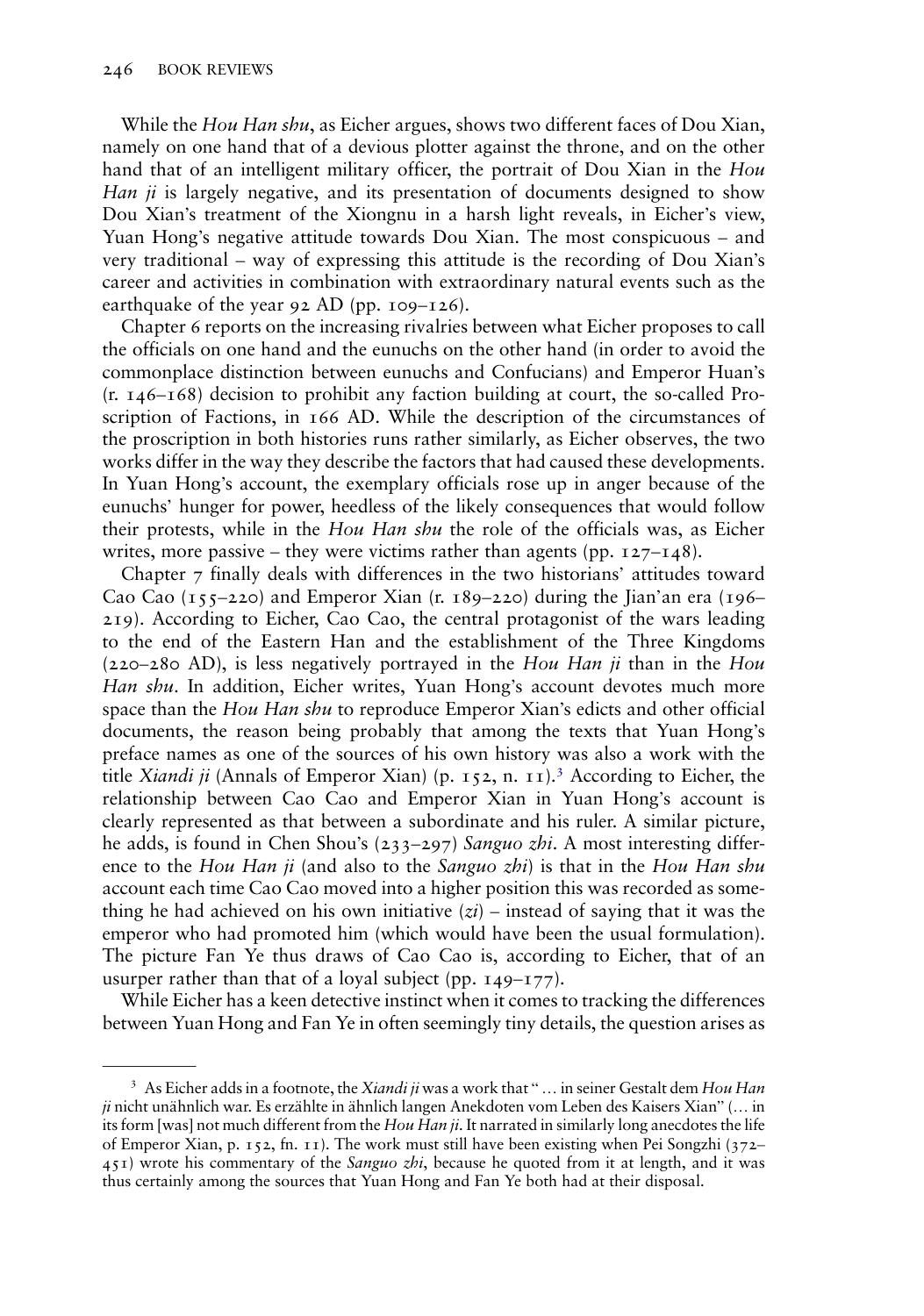to whether a non-knowledgeable but interested reader after reading these five chapters will have gained an overall impression of the positions and attitudes of these two historians. In one place Eicher denotes Yuan Hong's voice as "gemäßigt" (moderate) compared to Fan Ye's who lived almost one century after Yuan and also compared to Chen Shou's (in his Sanguo zhi) who lived one century before Yuan (p. 149). Eicher writes this, as we saw, with regard to Fan Ye's negative evaluation of Cao Cao (Chapter 7), whereas Yuan Hong described Cao Cao's encroachments upon imperial power as if they had been ordered by the emperor and thus tries to hide the weakness of Emperor Xian. Recall that in Chapter 3, Eicher has shown that Yuan Hong treated the Gengshi emperor as a legitimate ruler as long as he was the de facto emperor, whereas Fan Ye from the very beginning drew the picture of an unworthy candidate for the throne who had thus to be replaced by the later Guangwu emperor. Could Yuan Hong's attitude thus perhaps justly be compared with Sima Qian's decision to devote the ninth of the "Imperial Annals" in his Shiji to Empress Lü, whereas Ban Gu treated her merely as the mother of the (child) Emperor Hui in the corresponding chapter of the *Hanshu*?<sup>4</sup> Unfortunately Eicher does not provide a separate chapter with a synopsis of the results of the five chapters featuring case examples, but confines himself to discussing some of these results in the chapter on the Hou Han ji's general intent (chap. 8). But let us now take a closer look at Chapters 1 and 2.

As Eicher admits at the beginning of Chapter 1, the situation of sources related to the history of the Later Han is quite complex. Apart from the two transmitted works Hou Han ji and Hou Han shu, several works exist that also relate to the same time period, of which only fragments have survived in other works (mostly commentaries to later historiographical works and encyclopedias), the largest of them being the Dongguan Han ji. The works of eight authors which have come down to us only in fragments, collected in a work compiled by Zhou Tianyou under the title Bajia Hou Han shu, are shortly mentioned by Eicher (on pp.  $10-11$  as well as on p. 26, strangely among the heading of "still extant" works), but the reader looks in vain for a place in this chapter where those eight works which have explicitly been mentioned by Yuan Hong in his preface as the sources he had at his disposal for his own work – Xie Chang's Hou Han shu, Sima Biao's Xu Han shu, Hua Qiao's Hou Han  $shu$ , and Xie Chen's Hou Han  $shu$  – are discussed more in detail. Yuan Hong's listing of his sources is again separated from the rest of the passage Eicher quotes from Yuan Hong's preface, so that it is in fact a bit puzzling even for an attentive reader.<sup>5</sup> Of more interest to Eicher in this context seems to be that these eight works are listed in the bibliographical chapter of the *Sui shu* where the *Hou Han*  $ji$  is classified among the books of the bibliographical genre *gushi* ("Alte Geschichtswerke," i.e., old histories) as contrasted with *zhengshi*, which Eicher renders as "Korrekte Geschichtswerke" (correct histories, pp. 9–10). Besides, Eicher lays much emphasis on justifying his decision to denote the Hou Han ji as an

<sup>4</sup> For a comparison between the two historians' attitudes, see Schaab-Hanke, "Kaiserinnen auf dem Prüfstand: Die Regierung Lü Zhis und Wang Zhengjuns im Urteil zweier Historiker der Han-Zeit," in: Frauenleben im traditionellen China: Grenzen und Möglichkeiten einer Rekonstruktion, ed. Monika Übelhör (Wiesbaden 1999), pp. 1–36.<br><sup>5</sup> For a translation of the passage omitting Yuan Hong's explicit listing of his sources, see p. 16

<sup>(</sup>and again, with a slightly differing phrasing, p. 186); for the passage in which Yuan Hong lists the sources he had used, see p. 13.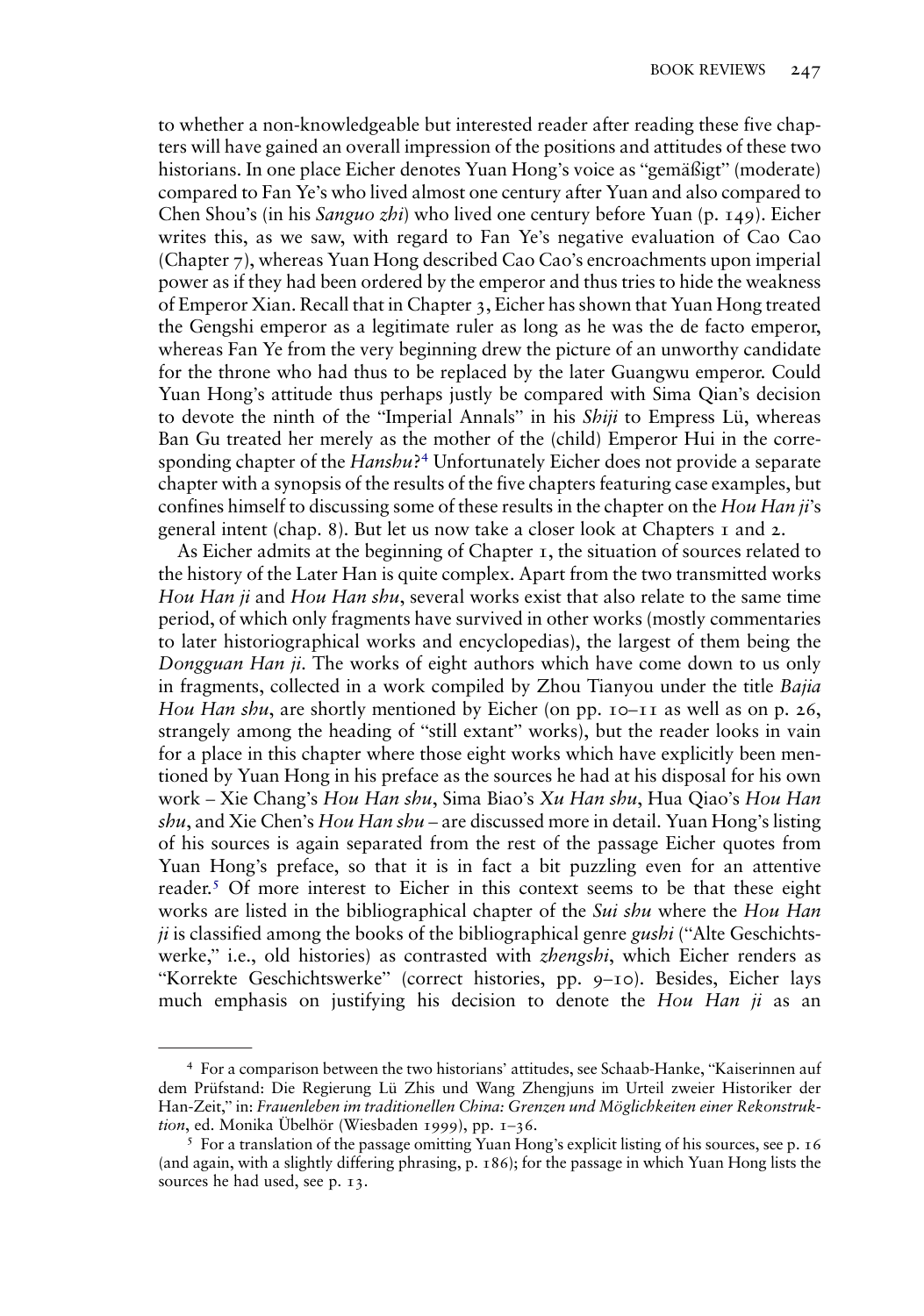"Annalen-Biographien-Werk" (a work containing annals and biographies, p. 11) by referring to textual categories in the  $Zuozbuan$  which David Schaberg has once called "formally isolated (non-narrative) entries" versus "full-scale anecdotes." <sup>6</sup> By applying these categories to the  $Hou Han ji$ , Eicher emphasizes the fictional, narrative character of the Hou Han *ii*, which culminates in a statement at the end of Chapter 8 where he writes that Yuan Hong went one step further with his Hou Han ji than the authors of Annal-Biographies before him so that his work came close to anecdote collections such as the Shishuo xinyu, with the difference that the Hou Han ji was not thematically but chronologically arranged (p. 192). But what about Xun Yue's ( $148-209$ ) *Qian Han ji* which Yuan Hong explicitly mentions as the Hou Han ji's predecessor, together with the  $Zuozbuan$ ? Should one not take the statement made by Liu Zhiji ( $661-721$ ) in his *Shitong* quite seriously according to whom Yuan Hong had based his book on the genre (ti) of Xun Yue's work?  $7$ Eicher writes that Yuan Hong criticized Xun Yue and the other predecessors for not yet having completely understood the "Doctrine of Names" (p. 186), but in my view this does not mean that Xun Yue's work did not have a very outstanding position for Yuan Hong.

Another problem concerns the question how confident we may be about the sources that Yuan Hong used for the compilation of his book. Eicher emphasizes several times that the *Dongguan Han ji* was the main source of both the *Hou* Han ji and the Hou Han shu, and he says that even when he used other works, Yuan Hong still based his own work mainly on the *Dongguan Han ji*, simply, as Eicher argues, because other works he might have used would also have been based on that work (p. 23). But even though Eicher seems to have been able to find such text parallels in the case examples he selected for his comparisons between Hou Han ji and Hou Han shu in the Dongguan Han ji, can we really know for sure on which sources either Yuan Hong or Fan Ye actually drew? And even when Eicher found that for most of the extant *Dongguan Han ji* fragments there is a counterpart in either Hou Han shu or Hou Han ji or in both of them (p. 25), it will not be easy to prove this for the whole of these two comprehensive works, simply because we do not know so much about the original Dongguan Han ji and also about other sources existing at that time which are now lost for long.

What makes things even more complex is the fact that the treatises on the Later Han of one of those authors whose works have only survived in fragments, namely those of Sima Biao (ca. 240–306), the author of the Xu Han shu, have been included in the now transmitted Hou Han shu, because Fan Ye did not live up to finalize the monographs  $(zhi)$  he had written himself.<sup>8</sup> So one should be

<sup>6</sup> David Schaberg, A Patterned Past: Form and Thought in Early Chinese Historiography (Cambridge, MA 2001), p. 175.<br><sup>7</sup> In his translation, Eicher renders *ti* 體 as "system," but I think "genre" or "form" would be the

right term in this context. See Eicher, p. 3. <sup>8</sup> Eicher mentions this shortly in his survey on the various works on the Later Han dynasty

<sup>(</sup>p. 19), and he avoids basing any comparisons on the monographic chapters of the Hou Han shu, although this aspect would merit a closer investigation. Apart from B.J. Mansvelt Beck's work The Treatises of Later Han: Their Author, Sources, Contents and Place in Chinese Historiography (Leiden et al. 1990), to which Eicher refers in this respect, see also the discussion of Sima Biao and the intention of his Xu Han shu in Martin Hanke's Geschichtsschreibung im Spannungsfeld zwischen Zentrale und Region am Beispiel der Jin-Zeit (265–420) (Hamburg 2002), pp. 64f.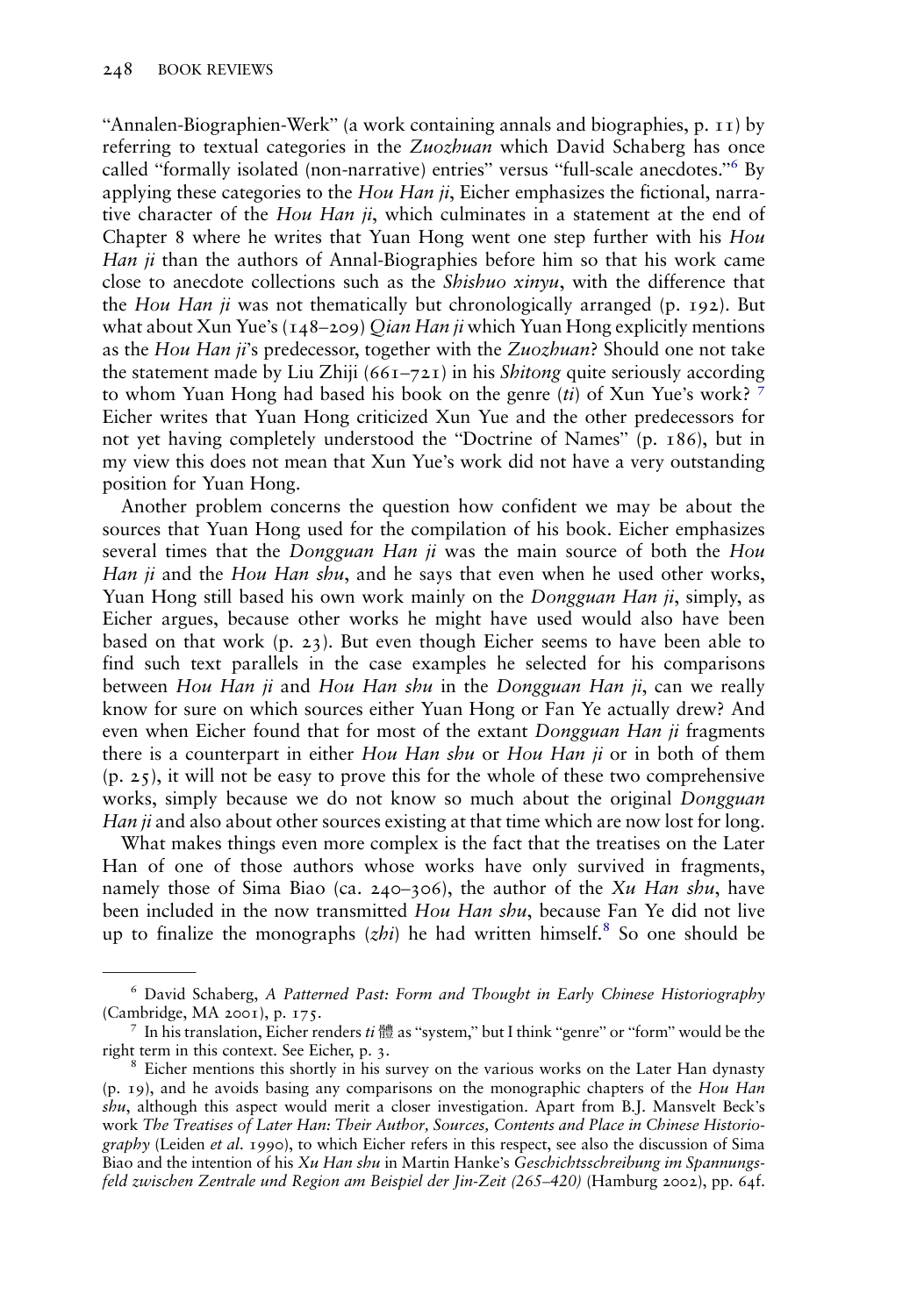cautious when comparing the (earlier)  $Xu$  Han shu with the (later) Hou Han shu as to not base one's arguments on passages from one of the 30 monographic chapters of the Hou Han shu, because these could well be texts that Yuan Hong knew and on the basis of which he had composed his account as a response.

Perhaps the most intriguing chapter of Eicher's book is Chapter 2, titled "Wie man Geschichte schreibt" (How to Write History). As Eicher emphasizes, Yuan Hong's main effort was not to write texts of his own, but to arrange extant materials he had at his disposal and to present them in a way that readers would gain a certain picture of a person or an event – a picture that was intended by the historiographer and was often explicitly corroborated by his personal judgment. As to the degree to which a historian in general could exert influence, Eicher distinguishes four fields or aspects, based on the works by Paul Ricoeur, Paul Veyne, and others. Firstly, the aspect of delineation, which concerns the decision where to start and where to end one's historical account. As for the Hou Han  $ji$ , it was Yuan Hong's decision to start his account with the year 23 AD and to end it with the emperor's deferring of the power to Cao Pi in 220 AD. Secondly, the selection of events was, as Eicher writes, one of the major differences in the accounts of the Hou Han ji and the Hou Han shu; thirdly, the arrangement and narrative combination of the selected events into a historical account or historical fiction; and fourthly, the narrative forming and adaption of the selected and causatively connected events (pp. 40–58). All these aspects have been applied both by Yuan Hong and Fan Ye, as Eicher then illustrates by presenting the biography of Xun Shuang  $(128 - 190)$  as a case example.

While it is indeed fascinating to read in Chapter 2 about all the cutting and pasting tools that a historian from earlier times or even today can use to manipulate his material in order to convey a new image without creating many new passages, Eicher seems perhaps too confident that one can know for sure which texts Yuan Hong, Fan Ye and others really had at their disposal when writing their own historical accounts. For example, do we really know that the texts of the *Dongguan Han ji* had the same form back then as they have today in the reconstructed version? Since in my view there is so little we can know for sure, one should be very cautious when comparing the texts we have now at our disposal with each other, by using words such as "adding," "deleting," or "rewriting," as Eicher does quite often in the chapters presenting case examples.

Chapter 8, the final chapter of the book, is about the intention of the Hou Han ji. It is here that the reader expects that all the pains he or she had taken in Chapters 3 to 7 to follow Eicher's at times quite subtle conclusions will now lead into an overall picture of the ultimate ends of Yuan Hong's historiographic writing. The preface, according to Eicher, supposedly reveals Yuan Hong's adherence to the "doctrine of names" (mingjiao). What may sound as something new and hitherto unknown to some readers turns out to be a new designation of the old doctrine of naming things correctly, as Confucius is recorded to have instructed his students, thus following the old tradition of the scribes recording the *Chunqiu* annals. So in the end Yuan Hong's main intention in writing is very much rooted in the classical learning, as a successor to the early historians, as an exegete very much like Sima Tan, Sima Qian, Ban Gu, Xun Xu and all the others. This final conclusion, though in fact not surprising, may still be somewhat unsatisfying, because one might have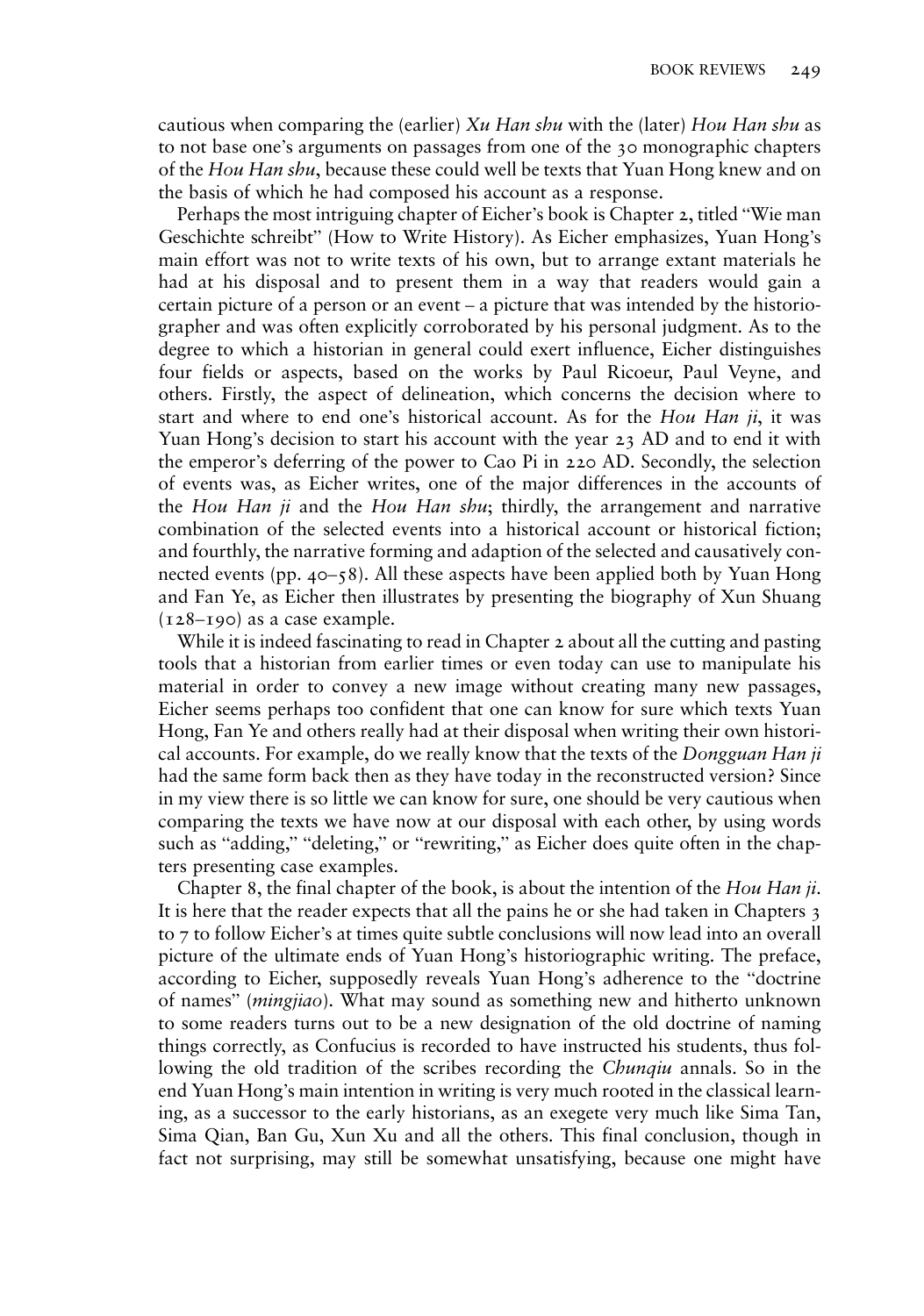expected, in view of the political tumult in Yuan Hong's era, something a bit more pragmatic in Yuan Hong's writing.

The readers of this concluding chapter will probably fall into two groups. Members of the first group will likely find Eicher's account of Yuan Hong's approach compelling, accepting Yuan Hong's own bland statement that he will use past events to derive correct judgments about history – all the more so, since Eicher's account is written well. The other group, however, will probably be slightly puzzled why Eicher did so little to make clear that Yuan Hong in his approach only stands on the shoulders of earlier giants, confining himself to write sentences such as: "Mit seiner Suche nach Exempeln in historischen Aufzeichnungen reiht Yuan Hong sich in eine lange Tradition ein [ … ]. Das Verständnis der Geschichte als eine Sammlung von anwendbarem Wissen ist also bereits in der Zeit vor Yuan Hong ein gut nachweisbares Phänomen" (With his search for exempla in historical records Yuan Hong draws upon a long tradition [ … ]. The understanding of history as a collection of applicable knowledge is well attested in the time before Yuan Hong, p. 191).

This statement is, of course, common knowledge, and the reason why Eicher treats so curtly the long history of this trope before Yuan Hong is presumably due to the fact that in Eicher's close surroundings so much has already been written about the principles and ends of early historiography, especially relating to the Shi ji and the Han shu. However, at least terms such as the above mentioned "Namenlehre," which Eicher identifies as being central in Yuan Hong's intention as a historian, should have been briefly traced by him to their early beginnings, to the rules ascribed to early scribes when they recorded the annals of Lu by the early exegetes when parsing the three Annals traditions (Zuozhuan, Gongyang zhuan, and Guliang zhuan).<sup>9</sup>

What is more, Eicher defends his decision not to include Yuan Hong's biography in his study already in his Introduction, on the grounds that not the author but his book was at the focus of the present study (p. 6). However, by his decision not to read Yuan Hong's historical judgements in the light of his biography but instead trace the more generic moralistic stance as the driving force behind Yuan Hong's historiographical writing, Eicher deprived himself of an important aspect, namely to examine more closely Yuan Hong's attitude towards Huan Wen (312–373) whom he, as well as the historian Xi Zuochi (ca.  $347-373$ ), served for several years.<sup>10</sup>

<sup>&</sup>lt;sup>9</sup> A still important monograph on the early tradition of *zheng ming* (rectification of names) that is absent in Eicher's analysis is, e.g., Robert H. Gassmann's CHENG MING, Richtigstellung der Bezeichnungen: Zu den Quellen eines Philosophems im antiken China. Ein Beitrag zur Konfuzius-Forschung (Bern et al. 1988). A further illuminating reading would have been Joachim Gentz's Das Gongyang zhuan: Auslegung und Kanonisierung der Frühlings- und Herbstannalen (Chunqiu) (Wiesbaden 2001). As for the Zuozhuan, I missed a reference to the new translation by Stephen Durrant, Wai-yee Li and David Schaberg, Zuo Tradition: Zuozhuan: Commentary on the "Spring and Autumn Annals" published in 2016, which in its introduction also highlights the Chunqiu scribes' recording rules.<br><sup>10</sup> On p. 180, Eicher writes: "Es ist beispielsweise nicht unwahrscheinlich, dass auch Yuan

Hongs Vorgesetzter Huan Wen eine große Rolle spielte und zumindest einer der Adressaten war. Dies waren [sic] jedoch, wie wir gleich sehen werden, nicht sein Hauptanliegen." (It is, for example, not unlikely that Yuan Hong's superior Huan Wen also played a grand role and was at least one of his addressees. This was, however, not his main motivation.) In a footnote (p. 180,